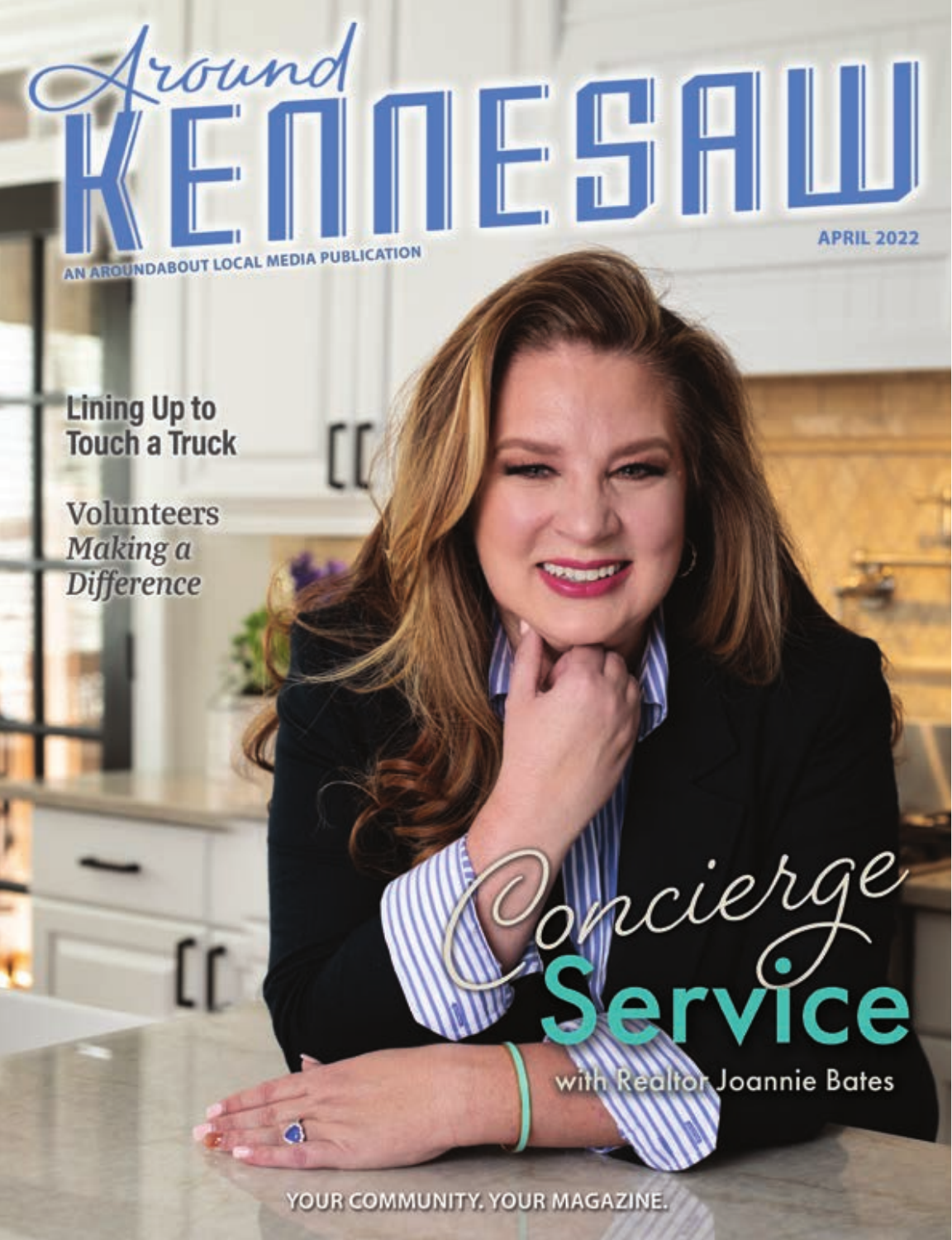## **School News**

#### **Kennesaw State Alumnus Takes Second Place**



Kennesaw State University (KSU) alumnus Raymond Goslow finished in second place in the "Jeopardy! National College Championship" and took home \$100,000. Crowds gathered for watch parties on KSU's Kennesaw and Marietta campuses, and when the show ended, the contestant let everyone know how much he appreciated the support. Goslow, who works for the Cobb County Library System, graduated from KSU in December with a bachelor's degree in geographic information science and plans to earn a master's degree in library science to become a librarian. He is a veteran Rubik's Cube competitor and an adult spelling bee champion.

*Kennesaw State graduate Raymond Goslow competes in the "Jeopardy! National College Championship," where he finished second.*

#### **Mount Paran Hosts Rock Your School Week**

For the second consecutive year, Mount Paran Christian School hosted its Rock Your School event, part of a nationwide initiative sponsored by Get Your Teach On, in March.

The game-themed week, designed to bring learning to life through play and educational games for preschool and lower-school students, included the fifth-grade classes participating in a basketball tournament; a Cereal Box Domino Challenge, where students arranged hundreds of cereal boxes benefiting MUST Ministries in a 70-yard domino train in the stadium; book character dress-up day and guest readers for national Read Across America Day; a faculty kickball game and students dressing according to board-game themes; and a Fun Run that raised more than \$4,000 for the Leukemia and Lymphoma Society.



*Mount Paran Christian students arrange hundreds of cereal boxes into a 70-yard domino train, later donated to MUST Ministries.* 



*Jerry Hardee and Charmaine Herman at the SABCA Black History Month Gala.*

## **Life University Hosts Conference, Gala**

More than 40 students from Kaiser University College of Chiropractic Medicine, Sherman College of Chiropractic and Life University, along with five doctors of chiropractic, attended the annual American Black Chiropractic Association (ABCA) Eastern Regional Conference hosted by Life's SABCA chapter in February.

The weekend conference featured presentations, a meet and greet, technique seminars and panel discussions and concluded with the 15th annual Black History Month Gala, a yearly tradition at Life University. More than 115 students, alumni, faculty and administrators gathered to celebrate the contributions of Black Americans.

The evening included dinner, entertainment by the Voices of Life choir, spoken word by Telesa Hart, a dance performance by Girls Inc. of Greater Atlanta, two selections from harpist Lyrika Holmes and a keynote address by Johnny Brown. A special award was presented to minority recruiter Mackel Harris, for his 30-plus years of dedication to recruiting Black students. Sherman President Jerry Hardee, former dean of the College of Undergraduates Studies at Life, also attended.